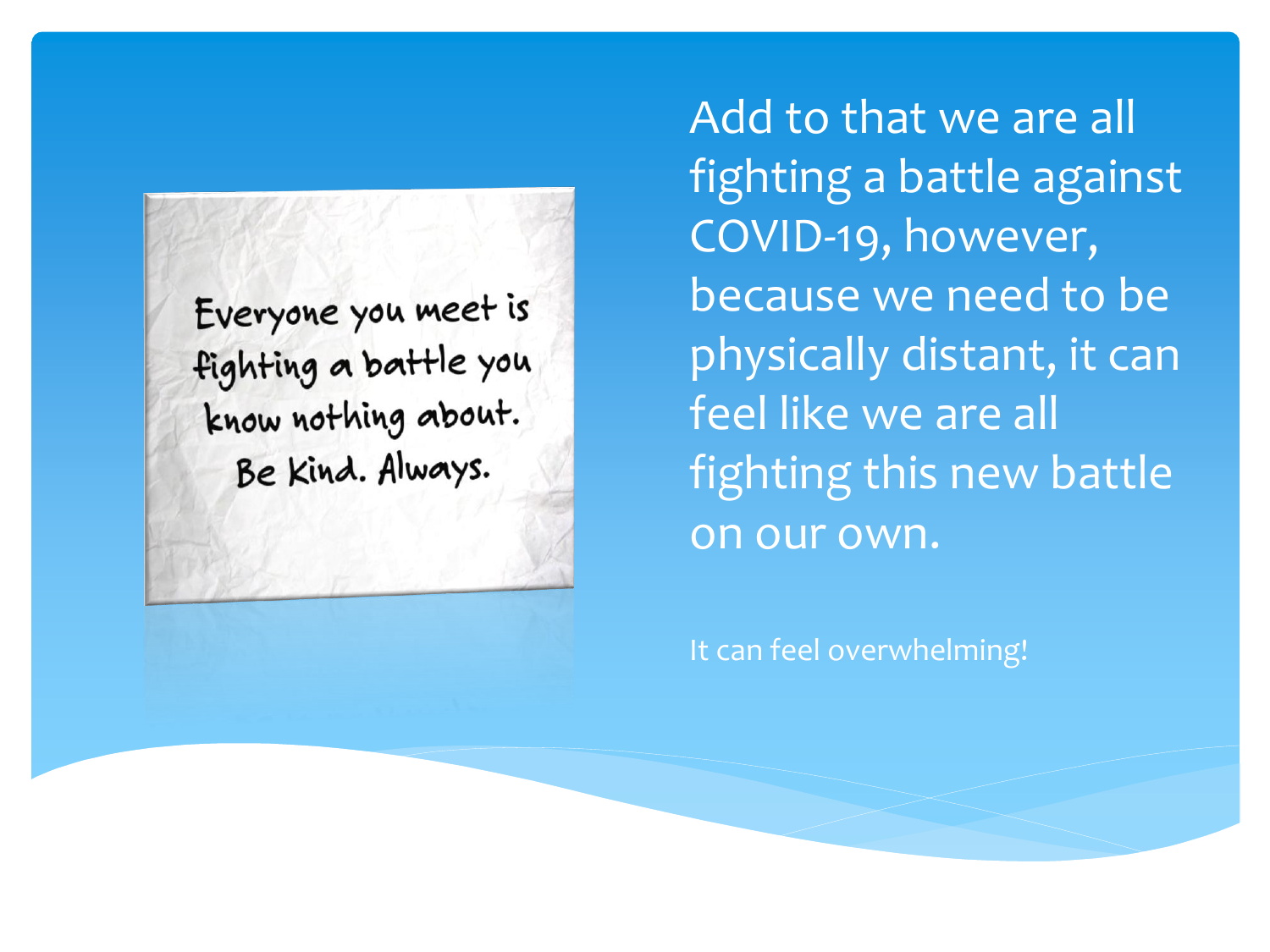## Challenges That Didn't Go Away with the Pandemic

- Diversity of the Community
- Difficult People
- \* Rude People
- Lack of Empathy

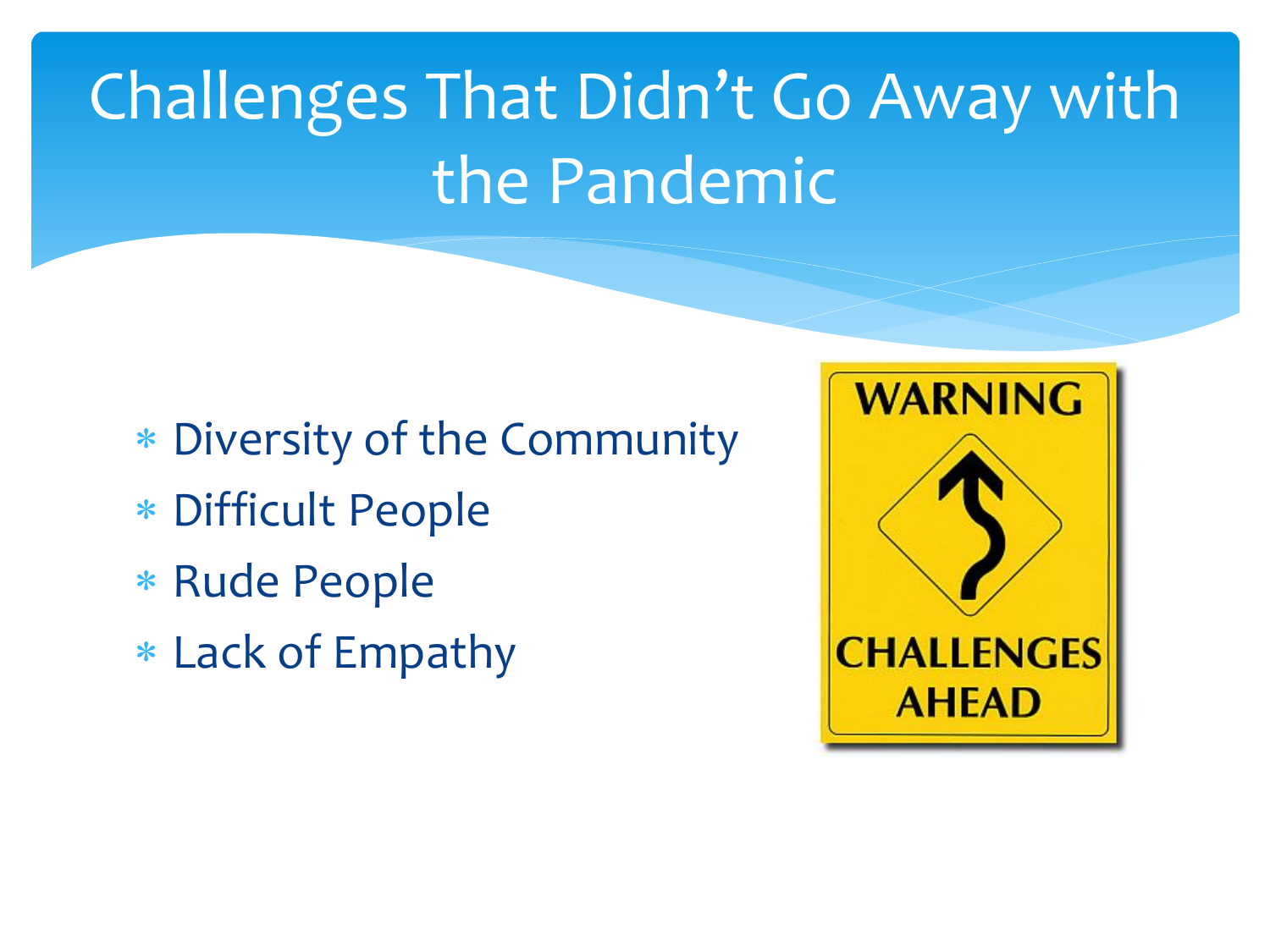### Sources of Frustration

Lack of physical social interaction Feeling Expendable Feeling that you don't matter Feeling powerless—being treated like a child Loss of independence & choices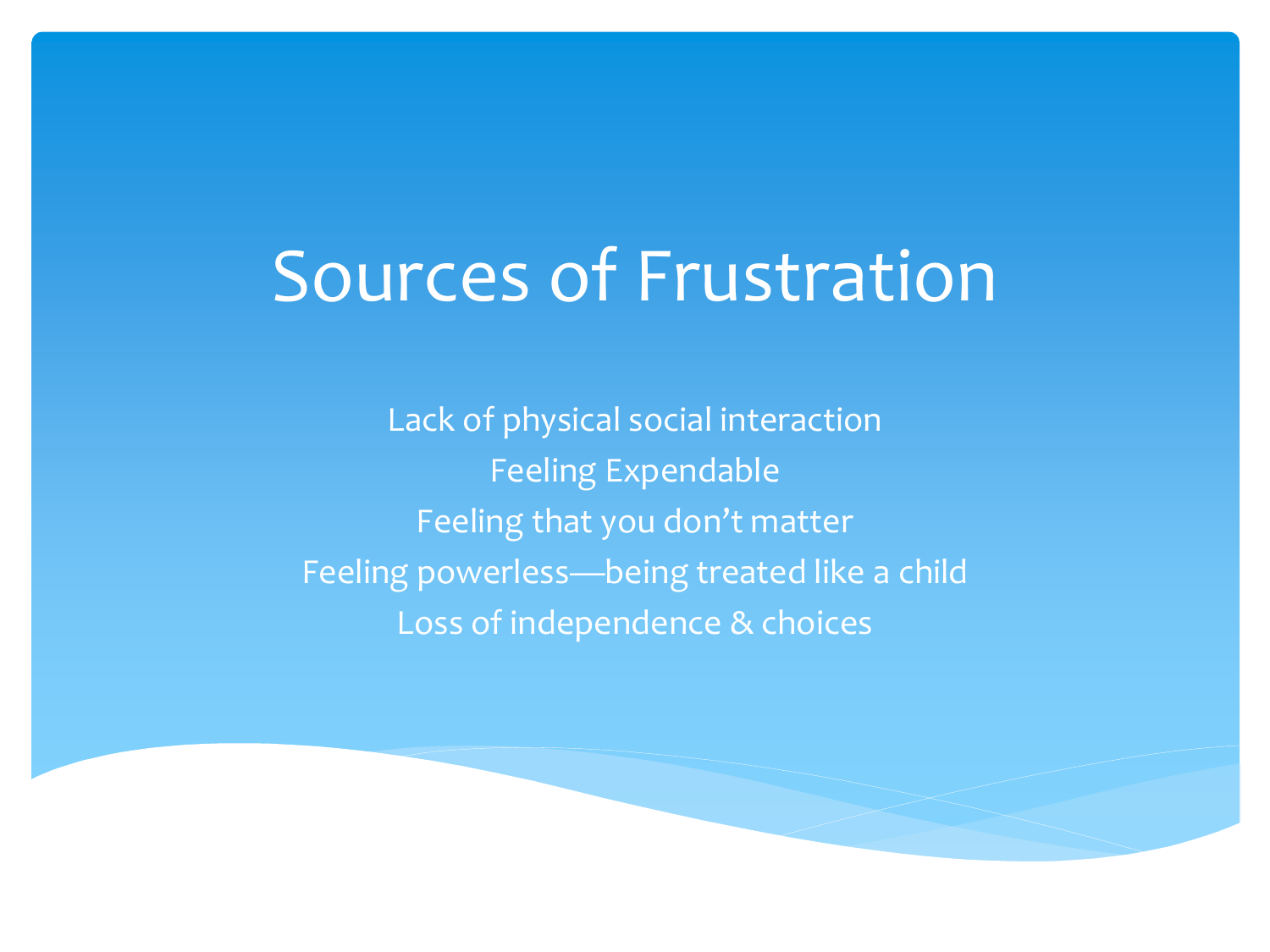#### Communication is a daily activity How much of our time spent communicating is verbal?

25% 75% of our communication is non-verbal

- Words are 7% effective
- Tone of voice is 38% effective
- Non-verbal clues are 55% effective

We are frustrated not having face to face interactionstelephone conversations, e-mails, texts, paper communications don't give us the social cues that we need to feel connected to the community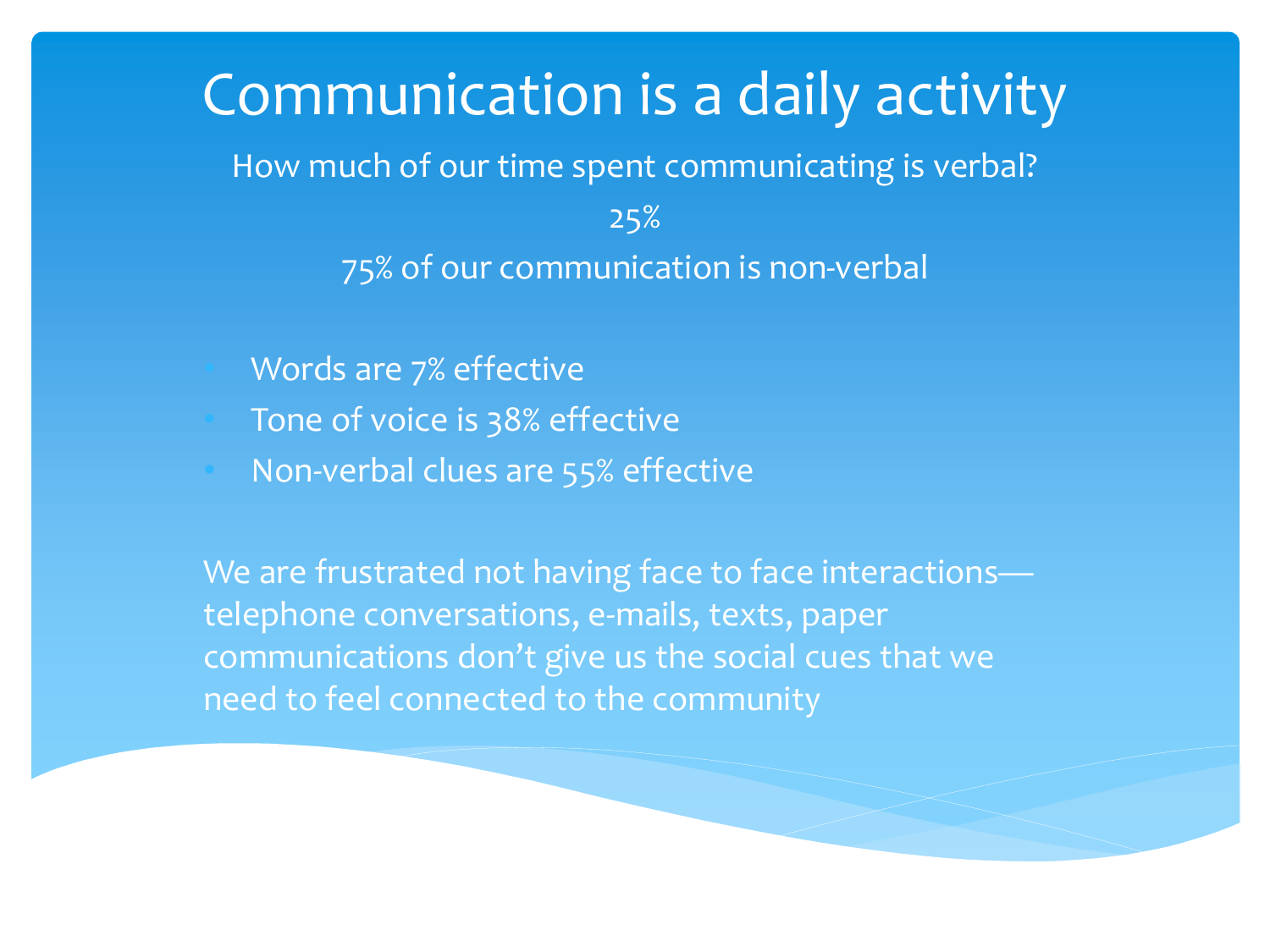### Causes of Anger Pre-Pandemic

- Frustration or annoyance
- Fear
- Stress
- Confusion/memory loss/change in cognitive ability
- Change in physical ability
- Feeling powerless
- Loss of control & choices
- Projection/expectations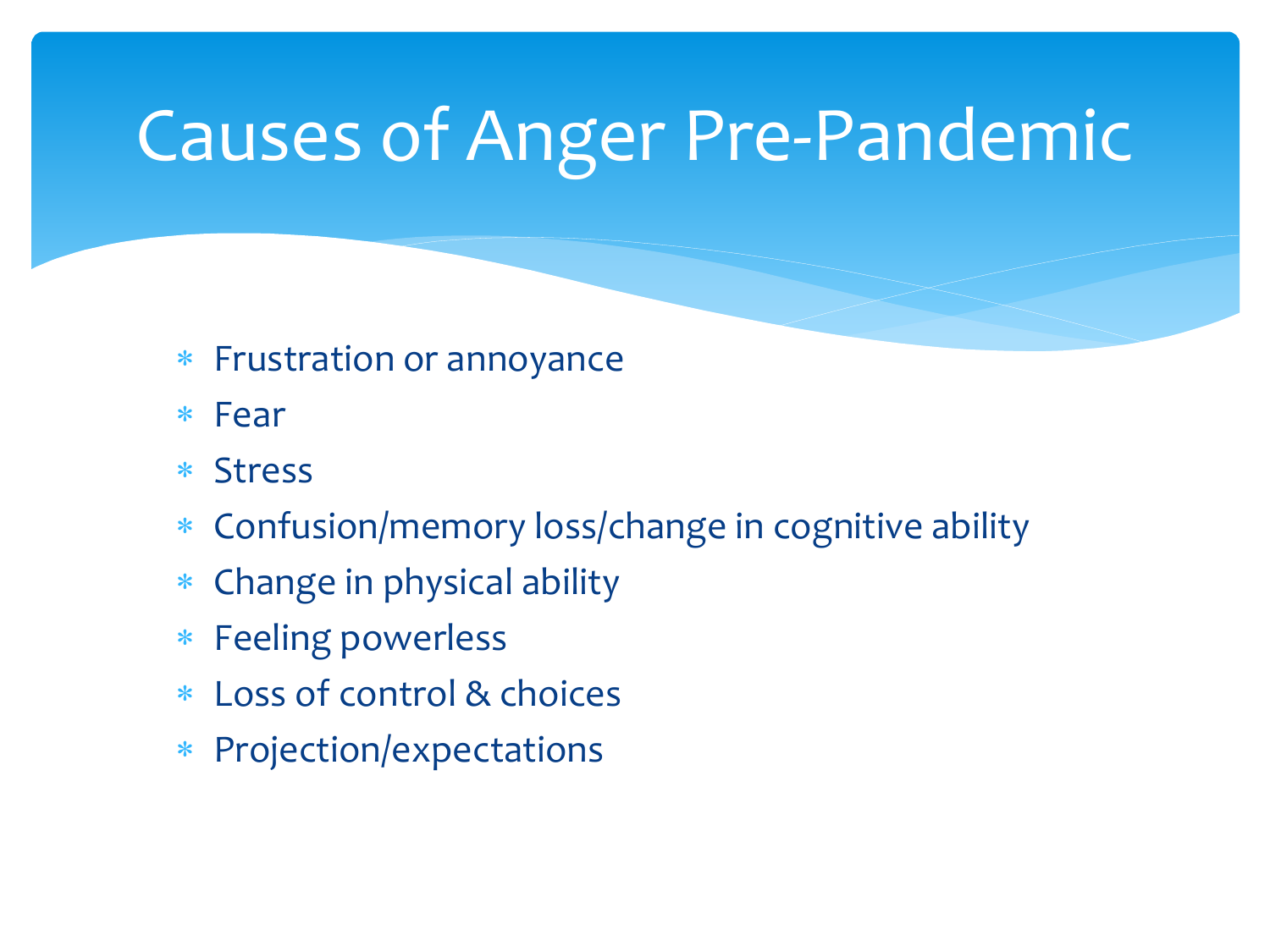### Lack of Empathy Pre-pandemic

- Empathy is the experience of understanding another person's condition from their perspective. You place yourself in their shoes and feel what they are feeling. Empathy is known to increase prosocial (helping) behaviors. Psychology Today
- When we ourselves are going through tough times, we sometimes forget that others may be going through their own tough times.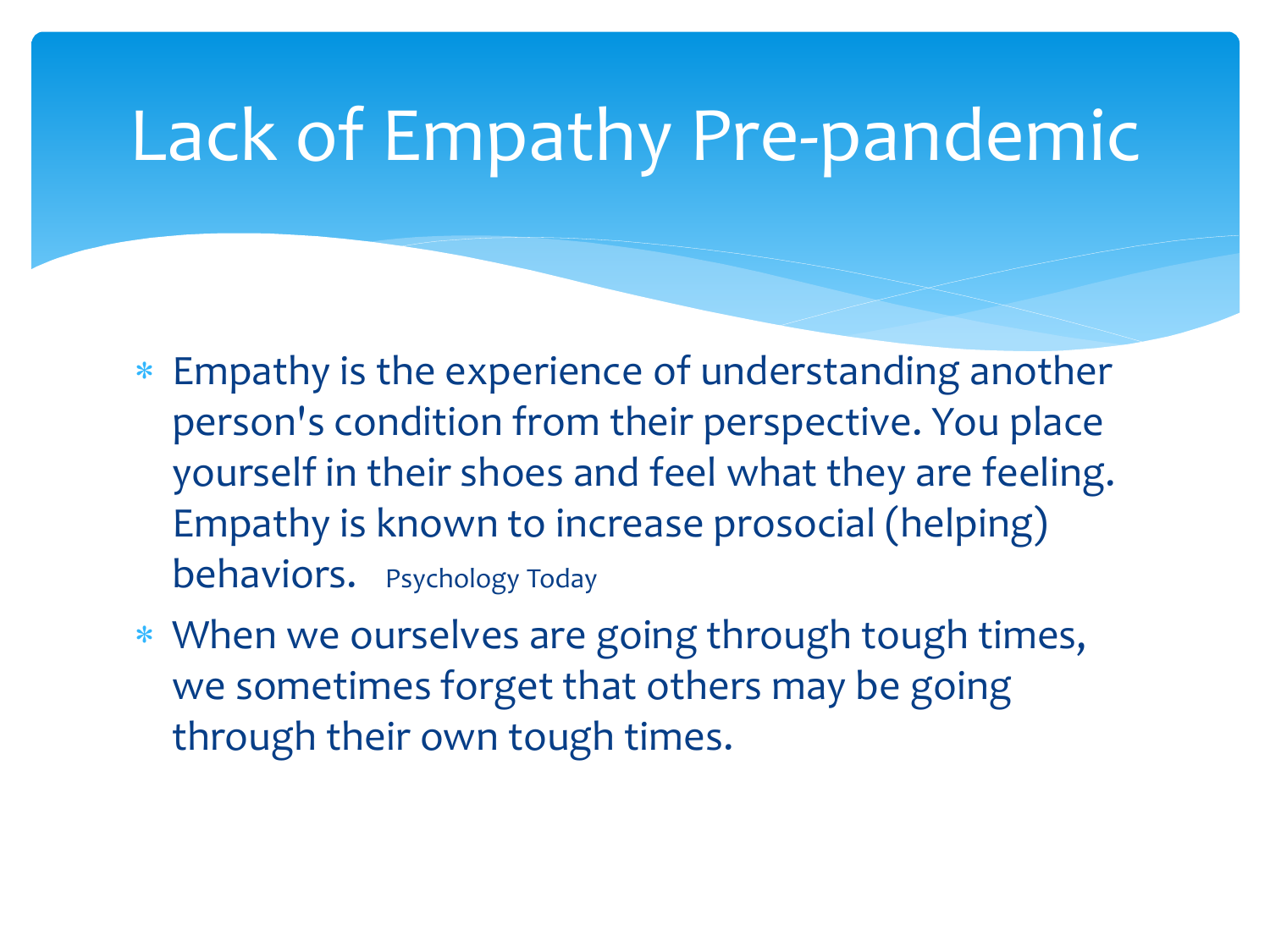### Washington Post Article on Anger

Elizabeth Chang, June 30, 2020

- Americans are living in a big anger incubator
	- Anger at public officials—not doing enough or went too far
	- Anger at being told to wear a mask or anger at those that won't wear a mask
	- Anger at anyone that doesn't see things the right way (our way)
	- This is the result of feeling powerless
	- Uncertainty as both a cognitive and emotional state is one that people want to resolve—anger allows you to…leave your feelings of uncertainty for a while and occupy a space and sensibility of certainty, clarity & confidence.
	- Unmanaged anger can erupt into aggressive behavior against others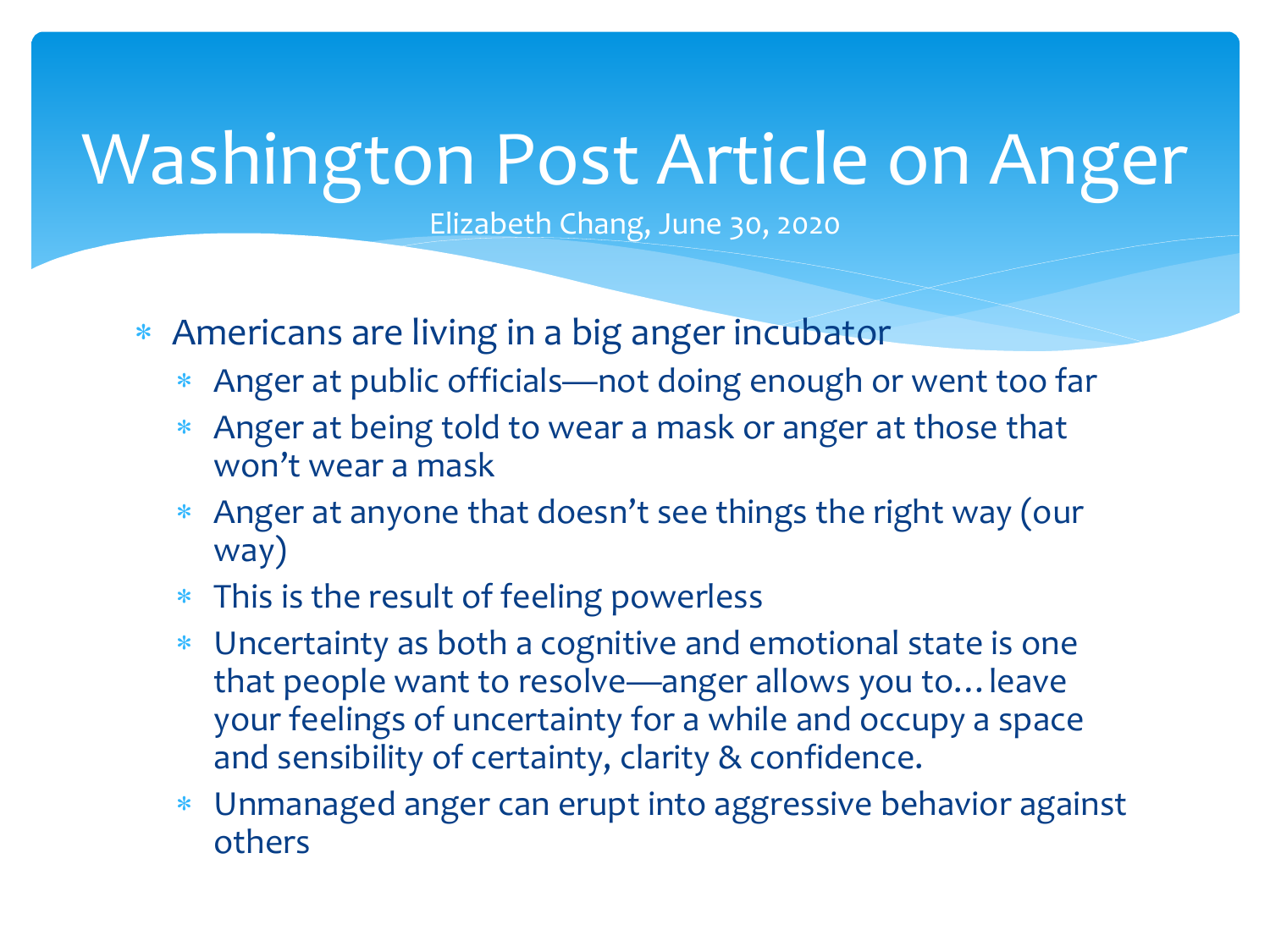#### Three Antidotes to Anger

- Appreciation
- Affiliation
- Aspiration
- Acknowledge your anger and anxiety, that it is okay to feel that way, but to channel that energy in a constructive way—you do not have to be powerless
- Helping others can also give you that sense of control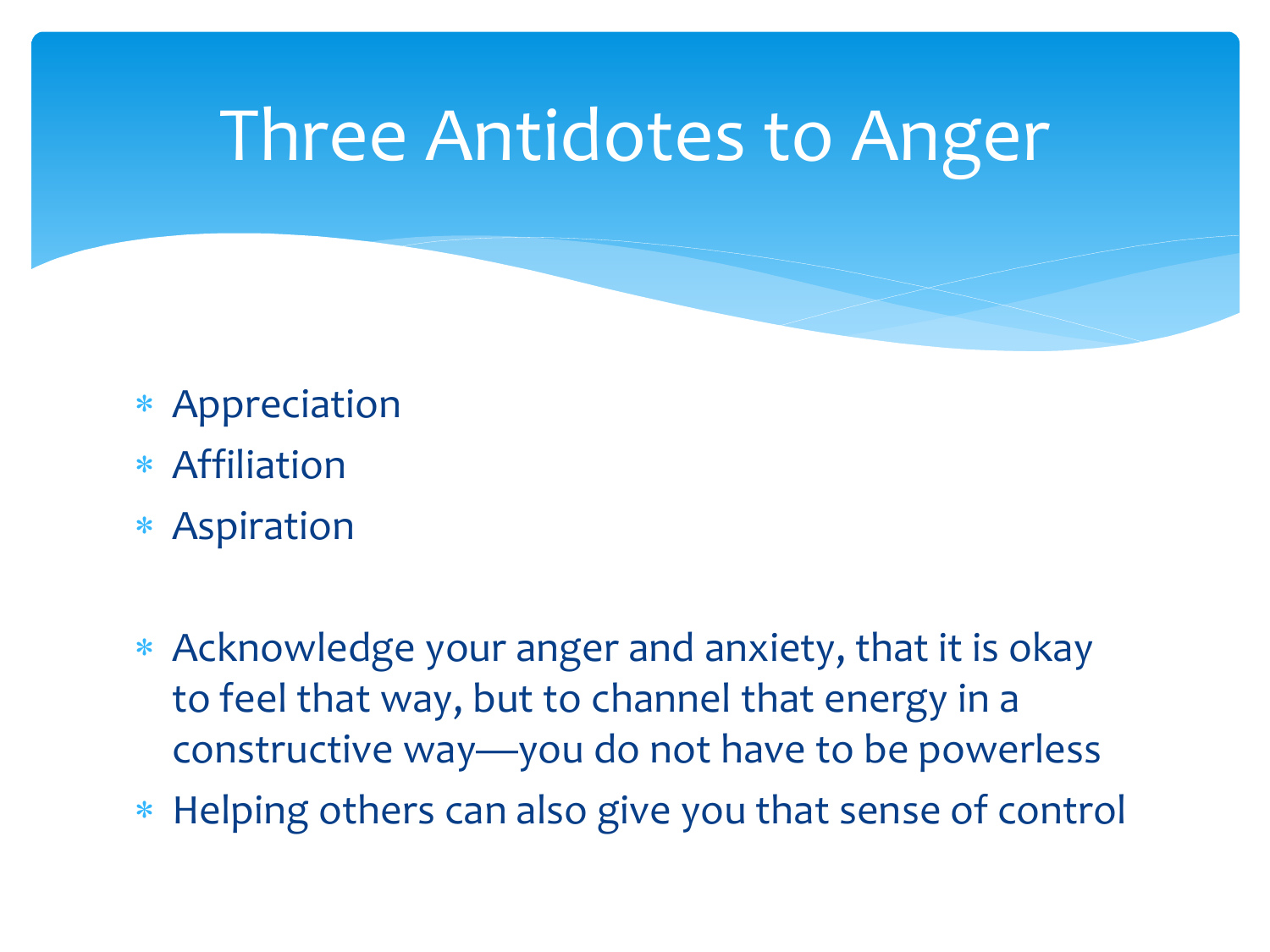#### Solutions For the Community

Use local or state mandates to enforce mandatory wearing of masks & physical distancing

Enforce terms of lease & house rules to keep the peace between residents (especially regarding political messages regardless of how you feel about the issue)

Create a sense of community—we are all in this together as a community, and we need to watch out for our most vulnerable members of the community

Listen to the resident, give them time to vent in a respectful way so they don't feel completely powerless—sometimes people just need to be heard

Random Acts of Kindness (example Ben's Balls) Warm & Fuzzies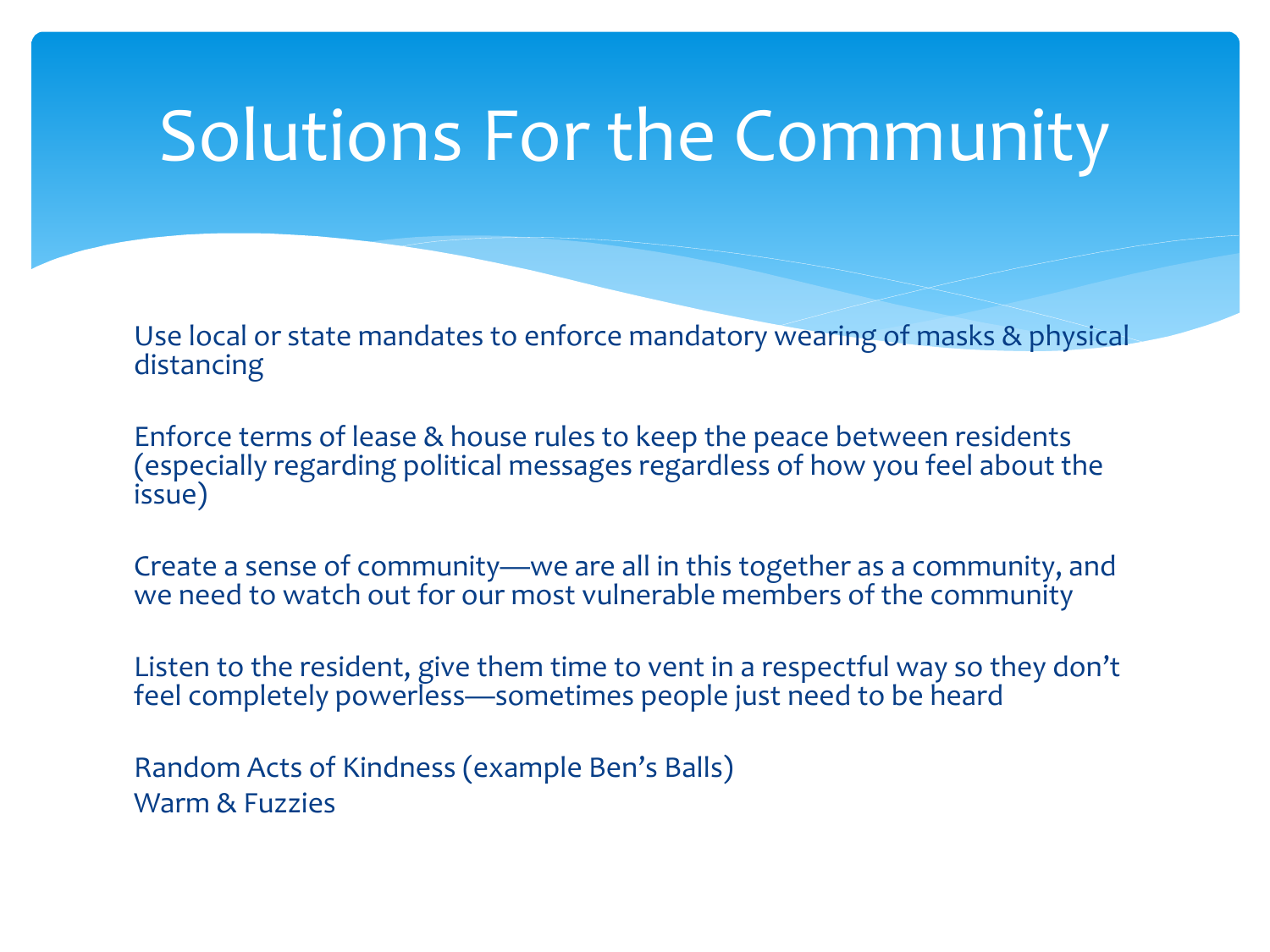## Intentional Acts of Kindness ex: Ben's Bells https://bensbells.org



- Leave items or a token/ coupon to find for a prize
- Winner pays it forward or finds new place to hide item
- Use hard to find supplies: hand sanitizer, toilet paper, etc.
- Modify for COVID-19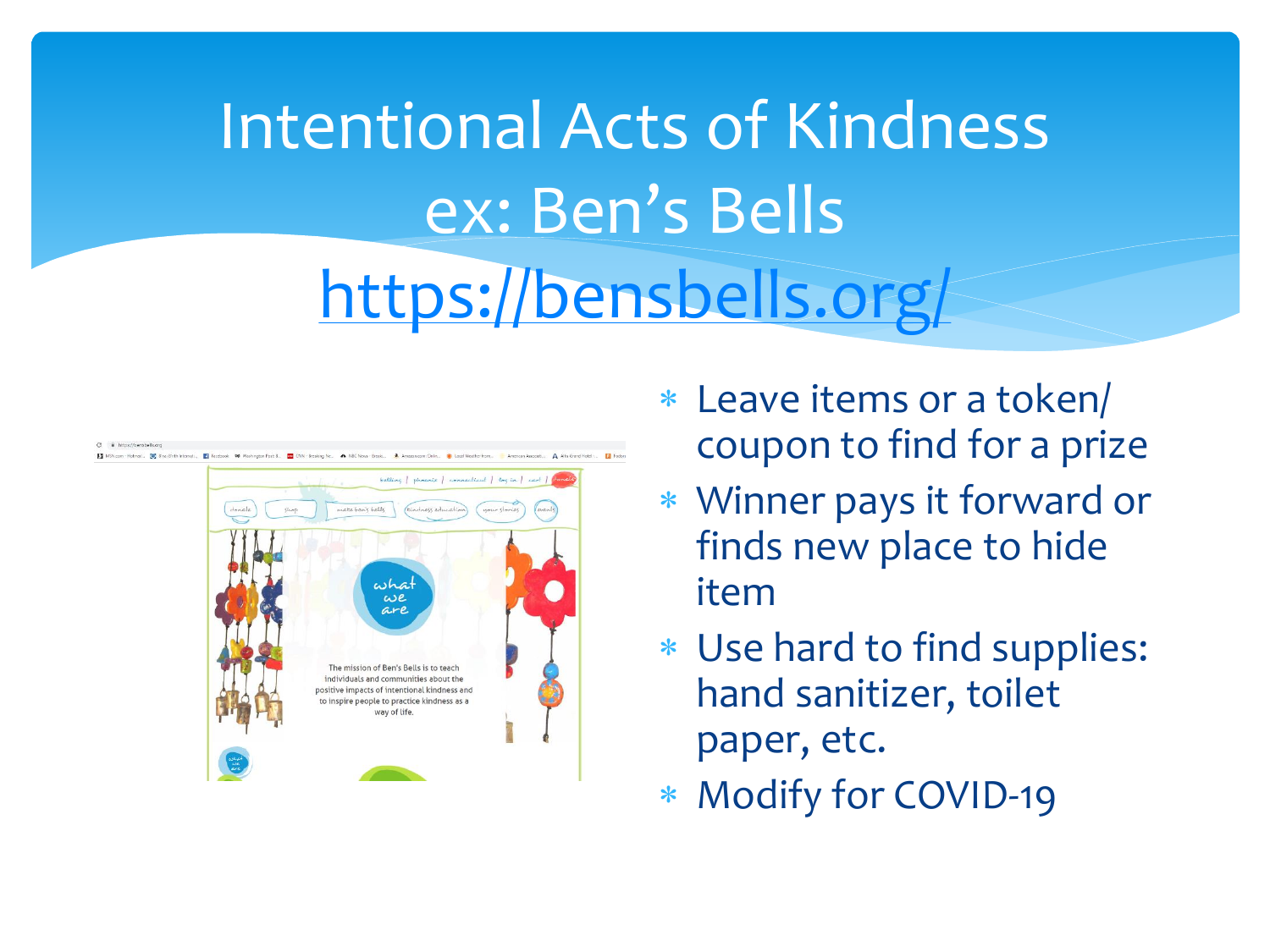#### Warm & Fuzzies—Complimenting Each Other in the Age of Physical Distancing

You are a gem!



I'm so glad we met!



You're all that and a supersize bag of chips!